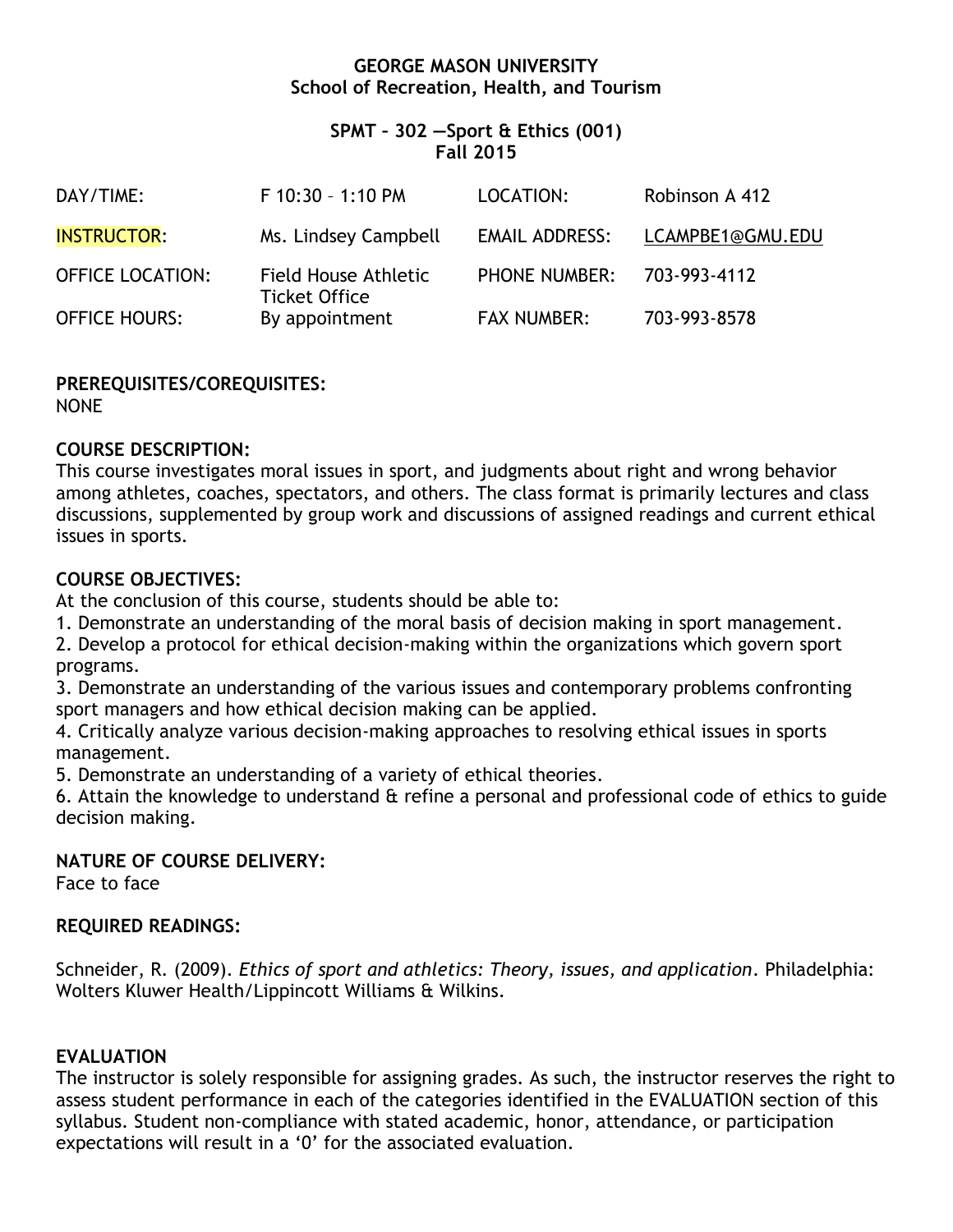# **EVALUATION (cntd)**

| Midterm                                                                                  | 20% - 100 points |
|------------------------------------------------------------------------------------------|------------------|
| Final Exam                                                                               | 20% - 100 points |
| Participation (attendance, pop quizzes, class participation, ad-hoc<br>assignments, etc) | 20% - 100 points |
| <b>Group Ethical Current Event Presentation</b>                                          | 20% - 100 points |
| <b>Case Study Responses</b>                                                              | 20% - 100 points |
| <b>TOTAL</b>                                                                             | 100%             |

## *Instructor Expectations:*

1. All assigned reading for each class is expected to be done prior to coming to class.

2. All written assignments must be typed (computer word processing is recommended).

3. **Regular attendance and participation is expected.** If you miss a class, it is your responsibility to obtain class materials from sources other than the instructor.

4. Students must abide by the Honor Code, guided by the spirit of academic integrity.

*Class Attendance:* It enhances your academic success to be in class; therefore, you should attend ALL scheduled class meetings in accordance with George Mason policy: Students are expected to attend the class periods of the courses for which they register. In-class participation is important not only to the individual student, but to the class as a whole. Because class participation may be a factor in grading, instructors may use absence, tardiness, or early departure as de facto evidence of nonparticipation. Students who miss an exam with an acceptable excuse may be penalized according to the individual instructor's grading policy, as stated in the course syllabus.

*Participation:* Respect the free exchange of thought in an academic environment and the participants therein. For example: a) do not have any sound emitting devices turned on; b) wait until the teacher/guest speaker has finished prior to gathering your belongings; and c) do not smoke, chew tobacco, eat, sleep, disrupt others by inappropriate talking, or disrespect the class schedule by being tardy. You are encouraged to a) feel free to openly and respectfully contribute your thoughts; b) listen actively to the comments of others; c) be punctual; d) ask any and all appropriate questions that you have; and e) maintain civility in your interpersonal communications. Class discussions will be conducted in a civil, informed fashion wherein disruptive students will be asked to leave the class. Your contributions are not only welcomed, they are essential.

*Alternative Work: There is NO make-up work.* Only those excused absences supported by documentation will be addressed at the instructor's discretion on an individual basis (e.g. a physician's note for an illness). Alternative work due to intercollegiate athletic competitions or other legitimate university activity must be arranged PRIOR to due date. A grade of '0' will be assigned to all missed work unless otherwise determined by the instructor.

# **Grading Scale**

|  |  | $A = 94 - 100$ $B + = 88 - 89$ $C + = 78 - 79$ $D = 60 - 69$ |  |
|--|--|--------------------------------------------------------------|--|
|  |  | A- = 90 - 93 B = 84 - 87 C = 74 - 77 F = 0 - 59              |  |
|  |  | $B - = 80 - 83$ $C - = 70 - 73$                              |  |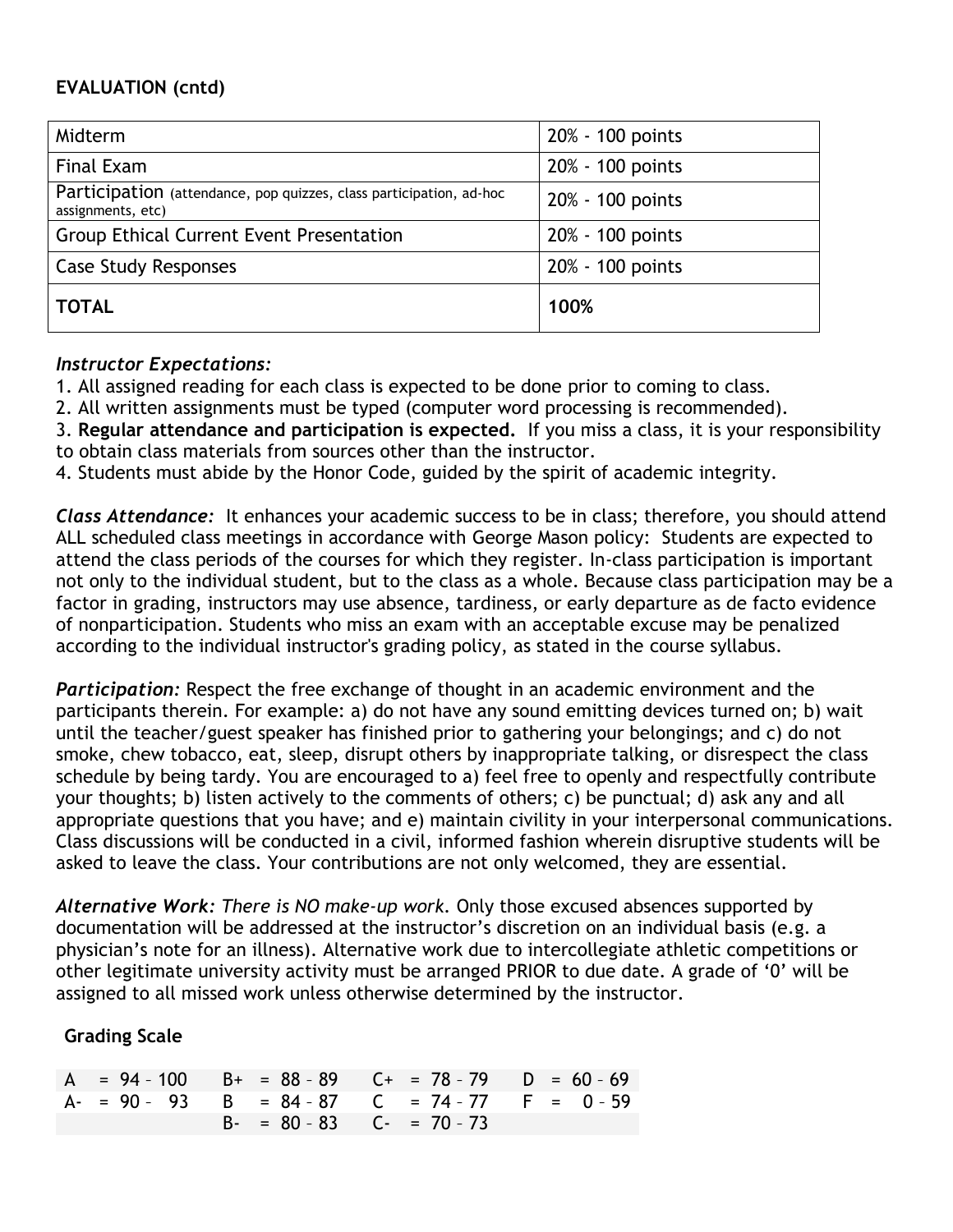|  | COURSE OUTLINE: (10:30-1:10 pm) |
|--|---------------------------------|
|  |                                 |

| Day        | Date  | <b>Tentative Topics Covered</b>                      | Reading/ Assignments            |
|------------|-------|------------------------------------------------------|---------------------------------|
| <b>FRI</b> | 9/4   | <b>Welcome to SPMT 302</b>                           |                                 |
| <b>FRI</b> | 9/11  | Moral Reasoning: An Introduction                     | Chapter 1                       |
| <b>FRI</b> | 9/18  | Ethical & Unethical Behavior                         | Chapter 2, Gray Area Ethical    |
| <b>FRI</b> | 9/25  | Moral Education & Development                        | Chapter 3, Sacking Social Media |
| <b>WED</b> | 10/2  | Performance Enhancement                              | Chapter 4, To Run or not to     |
| <b>MON</b> | 10/9  | Violence in Sport                                    | Chapter 5, Sports Blogs         |
| <b>WED</b> | 10/16 | <b>MIDTERM EXAM</b>                                  |                                 |
| <b>MON</b> | 10/23 | Ethical Issues - Film                                |                                 |
| <b>WED</b> | 10/30 | <b>Race Equity</b>                                   | Chapter 6, Film Response        |
| <b>MON</b> | 11/6  | <b>Gender Equity (TITLE IX)</b>                      | Chapter 7, BCS Conference       |
| <b>WED</b> | 11/13 | Ethical Issues in Intercollegiate                    | Chapter 8, The Biggest Hire     |
| <b>MON</b> | 11/20 | <b>Ethical Decision Making For Sport</b><br>Managers | Chapter 9, College Athletes     |
| <b>WED</b> | 11/27 | <b>THANKSGIVING BREAK</b>                            |                                 |
| <b>MON</b> | 12/4  | <b>Group Presentations</b>                           |                                 |
| <b>WED</b> | 12/11 | <b>Final Exam</b>                                    |                                 |

# **Syllabus subject to change.**

Any circumstance arising that is not explicitly addressed in this syllabus or by George Mason University policy, is implicitly governed under the auspices of common sense and will be dealt with using the instructor's discretion.